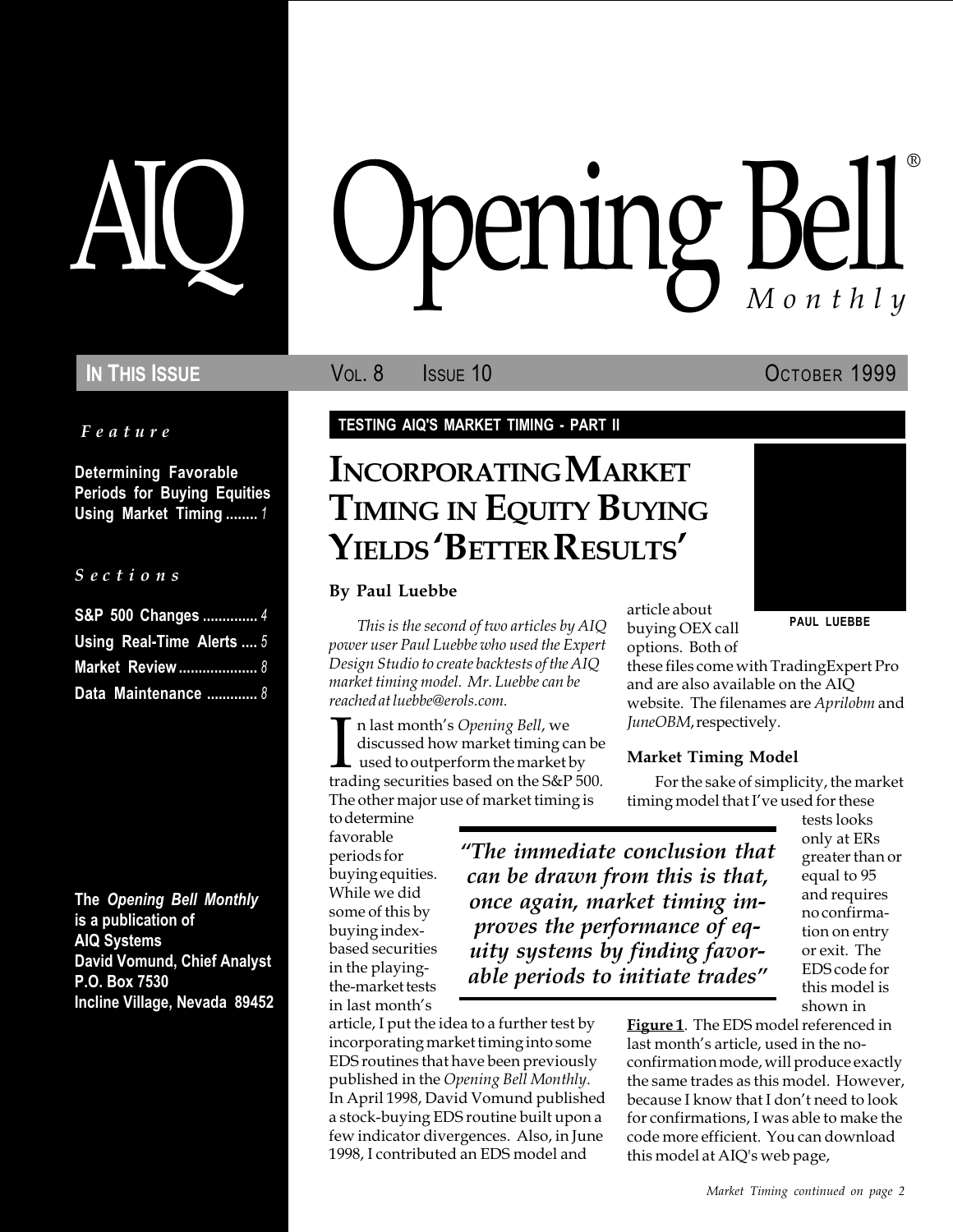#### TESTING AIQ'S MARKET TIMING - PART II continued . . .

www.aiq.com. Click on Educational Products, then Opening Bell Monthly.

 In Figure 1, the two values MTUpSig and MTDnSig are the dates of the most recent Up and Down ERs respectively within the last 200 market days. The two values MtUpPeriods and MtDnPeriods , which are derived from the two previously determined dates, are the number of periods ago that these signals occurred. Notice that the same statements that determine these values also reset the system date back to the Report Date.

The rule go is true *if MtUpPeriods* < MtDnPeriods, meaning that the UP ER occurred more recently than the Down ER; thus defining the bullish condition in the market. Finally, the rule BullMarket uses the TickerRule function to apply the go rule to the DJIA market ticker. (The Ticker Rule function evaluates a specified rule for a specified ticker.) This last step is important so that in other EDS programs we can apply the market timing test against the DJIA market, while applying other EDS rules to the tickers that we would consider purchasing.

#### Equity Model Analysis

To run my favorable buying period tests, I copied the market timing code into the two EDS files that I wanted to test (see opening paragraph), and added the BullMarket rule

#### PLEASE SEND CORRESPONDENCE TO:

#### Opening Bell Monthly G.R. Barbor, Editor P.O. Box 7530 Incline Village, NV 89452

AIQ Opening Bell Monthly does not intend to make trading recommendations, nor do we publish, keep or claim any track records. It is designed as a serious tool to aid investors in their trading decisions through the use of AIQ software and an increased familiarity with technical indicators and trading strategies. AIQ reserves the right to use or edit submissions.

For subscription information, phone 1-800-332-2999 or 1-775-831-2999.

© 1992-1999, AIQ Systems

| <b>MiNoCont.EDS - Expert Design Studio</b><br>Elle Edit Bepart View Help                                                                                                                                                                                                                                                                                                                                                                                                                                                                                                                                                                                                                                                               | Figure 1    | $-6x$      |
|----------------------------------------------------------------------------------------------------------------------------------------------------------------------------------------------------------------------------------------------------------------------------------------------------------------------------------------------------------------------------------------------------------------------------------------------------------------------------------------------------------------------------------------------------------------------------------------------------------------------------------------------------------------------------------------------------------------------------------------|-------------|------------|
| SE GOVS SMAS O GET<br><b>D</b> Rule Library                                                                                                                                                                                                                                                                                                                                                                                                                                                                                                                                                                                                                                                                                            |             |            |
| <b>IM#NoConf</b><br>!Paul Luebbe - July 1999<br>Defines a Bull Market from the DJIA market ticker. A Bear Market is the inverse of rule BullMarket!!<br>Idefine ER criteria<br>mterup if [er up] >= 95.<br>mterdn if [er down] >= 95.<br>lfind most recent UP and DOWN ER's<br>MTUpSig is ScanAny(mferup.200).<br>MTDnSig is ScanAny(mferdn.200).<br>!Calculate periods ago to the ER's while resetting the system date<br>MtUpPeriods is ResetDate() + ReportDate[] - MTUpSig.<br>MtDnPeriods is ResetDate() + ReportDate[] - MTDnSig.<br>!Define a bull market<br>go if MtUpPeriods <mtdnperiods.<br>Imeasure the bull market on the DJIA ficker<br/>BullMarket if TickerRule["DJIA".go].<br/>BuyMT if BullMarket.</mtdnperiods.<br> |             |            |
| $\vert$                                                                                                                                                                                                                                                                                                                                                                                                                                                                                                                                                                                                                                                                                                                                |             |            |
| For Help, peace F1                                                                                                                                                                                                                                                                                                                                                                                                                                                                                                                                                                                                                                                                                                                     | Ln 1, Cal 1 | <b>NUM</b> |

into the buy condition with the and operator.

#### April, 1998 EDS Model

Note: On my TradingExpert Pro distribution CD, the Aprilobm routine varied slightly from the actual article; the file added the goodERmarket rule into the buy condition. This rule doesn't do anything, and actually prohibits any of the stock tickers from passing the allworks rule. I don't know why it was added, so I removed the condition to make the EDS file agree with what was originally published in the newsletter. Figure 2 contains the code for the Aprilobm routine.

By adding in the market timing code from Figure 1 and the BullMarket condition, the buy rule now reads:

#### allworks if volume and MA and OBVPctDIVup and FupPRICEdn and RSI and MACD and MFRSI and BullMarket.

I ran this model over an updated time range  $(1/2/96 - 6/30/99)$ . It should be noted that this routine is run against a large database of stocks. David Vomund originally ran it against his database of 2200 tickers; I

ran it against my database of 3600 tickers. Depending on what you have in your database, your results will vary. Just as in the original article, I ran the test with a 90% principle protect, and 90% profit protect above 5%.

The results are shown in **Table 1**. As a reference, the Aprilobm test reported in the original publication produced a probability of 67.87%, with 389 positions, an average profit/ loss of 2.66% per trade, and an EDS ROI of 54.52%, compared to an EDS SPX (buy-and-hold) ROI of 34.65%.

With the market timing condition added to the buy conditions, the results are noticeably better. This test produced a probability of 69.59%, with 319 positions, an average profit/ loss of 3.29% per trade, and an EDS ROI of 69.64%. This is quite a significant improvement across all parameters.

Figure 3 shows the EDS results of this test. Out of curiosity, I ran the same test to see what would have happened if I made purchases only during bearish market periods. To do this, I replaced the BullMarket condition with not BullMarket in the allworks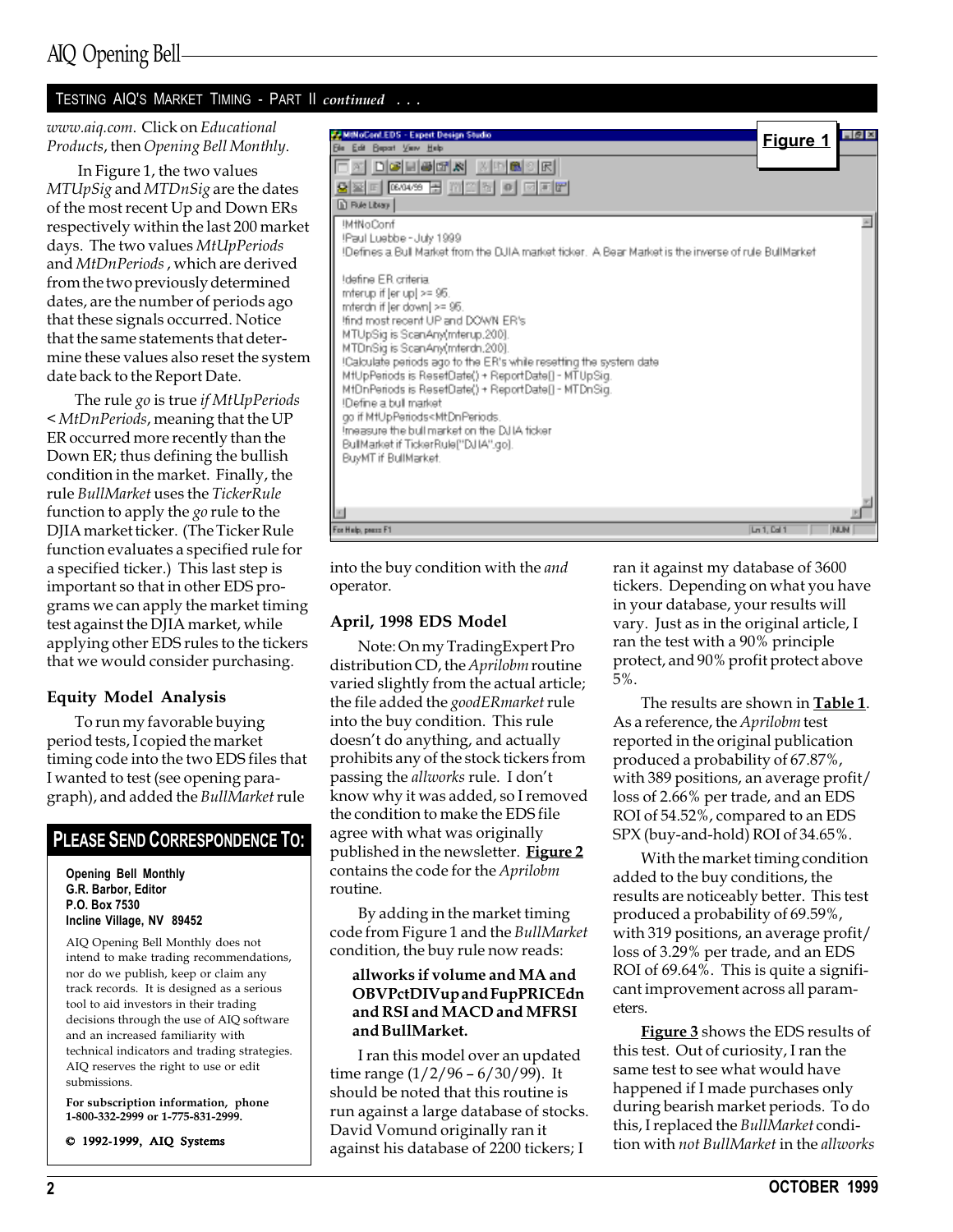#### TESTING AIQ'S MARKET TIMING - PART II continued . . .

buy condition and re-ran the test. In this scenario, the model returned a probability of 55.26% across 76 trades. However, the average profit/ loss per trade was  $-1.07\%$ with an EDS ROI of -18.33% Clearly, incorporating marke timing into this model kept us out of moneylosing trades.

|                       | <b>Market Timing - Favorable Buying Period Analysis</b> |        |                            |           |            |                    |
|-----------------------|---------------------------------------------------------|--------|----------------------------|-----------|------------|--------------------|
| Program               | Entry                                                   | Prob%  | Positions Avg. P/L EDS ROI |           |            | <b>EDS SPX ROI</b> |
| Aprilobm              | as in article                                           | 67.87% | 389                        | 2.66%     | 54.52%     | 34.65%             |
|                       | and BullMarket                                          | 69.59% | 319                        | $3.29\%$  | 69.64%     | 34.65%             |
|                       | and not BullMarket                                      | 55.26% | 76                         | $-1.07\%$ | $-18.33\%$ | 34.65%             |
| JuneOBM as in article |                                                         | 60.61% | 33                         | $1.66\%$  | 53.38%     | 35.48%             |
|                       | and BullMarket                                          | 69.57% | 23                         | $2.31\%$  | 63.20%     | 35.48%             |
|                       | and not BullMarket                                      | 50.00% | 14                         | 0.38%     | 18.87%     | 35.48%             |
| <b>MAxOver</b>        | without market timing                                   | 47.86% | 5529                       | 2.47%     | 23.93%     | 27.41%             |
|                       | and BullMarket                                          | 49.44% | 3847                       | $3.02\%$  | 27.51%     | 27.41%             |
|                       | and not BullMarket                                      | 44.43% | 1749                       | 1.25%     | 14.24%     | 27.41%             |

#### June, 1998 EDS Model

Turning to the JuneOBM EDS file, I ran the same series of tests. I ran the test against my OEX market ticker, and across an updated time frame (1/3/94 6/30/99). As a reference, the model, as published last year, produced a probability of 60.61%, with 33 positions, an average profit/loss of 1.66% per trade, and an EDS ROI of 53.38%, compared to an EDS SPX (buy-and-

#### hold) ROI of 35.48%.

Editor's Note: For a free copy of the June 1998 Opening Bell which features Mr. Luebbe's OEX timing model, call AIQ at 800-332-2999 or send a note to AIQonline@aol.com. For instructions on creating a market ticker, see the TradingExpert Pro User Manual, page 52.)

With the market timing condition added to the buy conditions, the



results are, again, noticeably better. This test produced a probability of 69.57%, with 23 trades, an average profit/loss of 2.31%, and an EDS ROI of 63.20%. When looking to trade OEX options, the increased probability and improved average profit/loss results that come with market timing are certainly welcomed. Again, I re-ran the test to see what positions would have been taken during bearish market periods. In this scenario, the model returned a probability of 50.00% across 14 trades, with a dismal average profit/loss of 0.38% and EDS ROI of 18.71%. These are certainly trades that I would rather avoid, and the market timing model allows me to do so.

#### A Trend-Following Model

Through these two models, we have shown that market timing can definitely improve performance in equity systems. However, both of these models are bottom-fishing or reversal models. Another major category of equity models is that of trend-following. Because a trendfollowing model has not been published recently in the Opening Bell Monthly, I built a simple system to test whether market timing can improve the performance of such systems.

Market Timing continued on page 4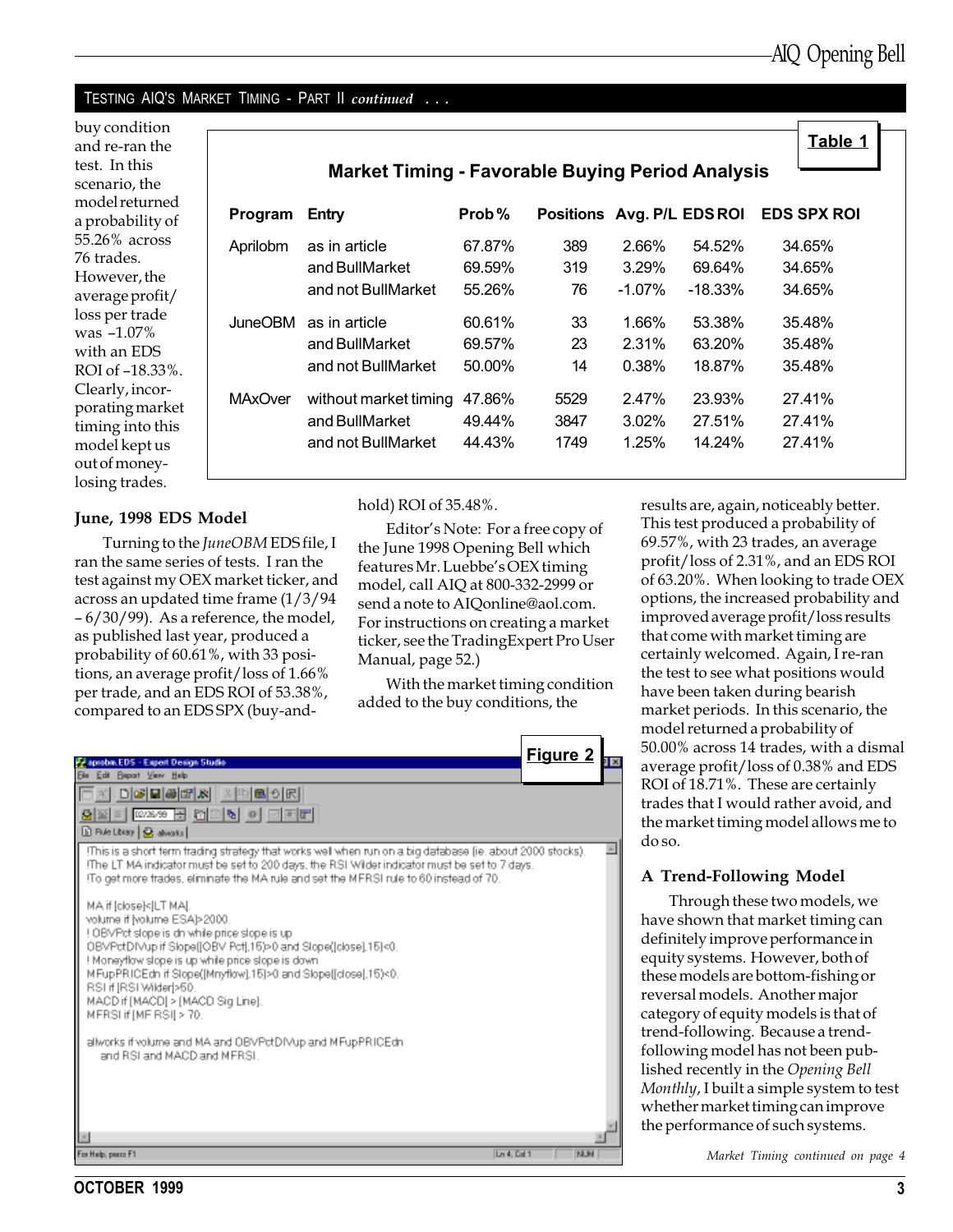### TESTING AIQ'S MARKET TIMING - PART II continued . . .

The system is simply to buy the stock when the short term moving average crosses from below to above the intermediate term moving average, and to sell the stock when the short term moving average crosses from above to below the intermediate term moving average. The EDS code for this test is:

#### Xup if Val([ST MA],1) < Val([IT  $MA$ ], 1) and  $[STMA]$  >  $[ITMA]$ . Xdown if Val([ST MA],1) > Val([IT  $MA$ ],1) and  $[STMA]$  <  $[ITMA]$ .

#### BuyXover if Xup.

#### SellXover if Xdown.

For this test, I ran the model against my combined S&P 500/ Nasdaq 100 list over a time frame of  $6/6/97 - 6/4/99$ . As shown in Table 1, without consideration of market timing the model had a probability of 47.86%, with over 5500 positions, an average profit/loss of 2.47% per trade, and an EDS ROI of 23.93%, compared to an EDS SPX (buy-and-hold) ROI of 27.41%. With the market timing condition added to the buy condition, the results improve, producing a probability of almost 50%, with 3847 positions, an average profit/loss of 3.02%. The EDS ROI of 27.51% is slightly above the buy-and-hold ROI of 27.41%.

I again re-ran the test to include only trades that would have been initiated during bear market conditions. As expected, the probability went down, the average profit per trade was 1.25%, and the ROI dropped significantly to 14.24%. These are trades that I would rather not take, and market timing will help to avoid them.

The immediate conclusion that can be drawn from this is that, once again, market timing improves the performance of equity systems by finding favorable periods to initiate trades - this time in a trend-following system. With over 3800 trades across two years, and an ROI that already matches the buy-and-hold ROI, we also know that we have plenty of room to add more filtering rules that will

| AprilobmMT - Expert Design Studio<br>File<br><b>View</b><br><b>Help</b><br>Test                                                                                   |                              |                                        |                                                      |                       | ×l<br>Figure 3 |  |
|-------------------------------------------------------------------------------------------------------------------------------------------------------------------|------------------------------|----------------------------------------|------------------------------------------------------|-----------------------|----------------|--|
| $\blacksquare$ : $\blacksquare$ $\blacksquare$ $\blacksquare$ $\blacksquare$ $\blacksquare$<br>$\Box$ $\Xi$ $\Xi$ $\Xi$ $\Xi$ $\Xi$<br>At<br>Summary<br>Positions |                              |                                        |                                                      |                       |                |  |
| allworks2                                                                                                                                                         |                              |                                        |                                                      |                       |                |  |
| Start test date:<br>End test date:                                                                                                                                | 01/02/96<br>06/30/99         |                                        |                                                      |                       |                |  |
|                                                                                                                                                                   |                              | Winners                                | Losers                                               | Neutral<br>========== |                |  |
| Number of trades in test:<br>Average periods per trade:                                                                                                           | 319<br>17                    | 222<br>16                              | 93<br>19                                             | 4<br>22               |                |  |
| Maximum Profit/Loss:<br>Average Drawdown:<br>Average Profit/Loss:<br>Average SPX Profit/Loss:                                                                     | $[4.84]$ %<br>3.29%<br>1.57% | 36.07%<br>$(2.10)$ %<br>9.50%<br>2.56% | (25.38)%<br>$(11.59)$ %<br>$(11.38)$ %<br>$(0.73)$ % |                       |                |  |
| Probability:<br>Average Annual ROI:<br>Annual SPX (Buy & Hold):                                                                                                   | 69.64%<br>34.65%             | 69.59%<br>211.42%                      | 29.15%<br>(217.37)%                                  |                       |                |  |
| Reward/Risk Ratio:                                                                                                                                                | 1.99                         |                                        |                                                      |                       |                |  |
| For Help, press F1                                                                                                                                                |                              |                                        |                                                      |                       |                |  |

increase the probability, decrease the number of positions, and increase the profit/loss and ROI measurements.

#### Further Work

Despite the stellar returns that the no-confirmation-on-entry-or-exit model has produced (listed in last month's article), this model may not be the best market timing model for all cases. A market timing model that incorporates some confirmation on entry, exit, or both, may in some cases yield even better results than with the no-confirmation model.

As hypothetical examples, a reversal model that looks for oversold conditions on stocks may well perform better if the market timing portion waits for some sort of confirmation, such as a 1-day increase in the MACD Oscillator or a 1-day increase in the Phase on the DJIA ticker. Conversely, a model that looks for an established trend in the stock ticker might perform better without confirmation on the market timing signals.

#### Conclusions

Clearly, incorporating market timing into the rules of buying equitybased securities such as stocks, mutual funds, and options can yield better results. And with EDS, this is easy to accomplish. We have shown this for reversal and trend-following systems using a simple market timing model where the bias of the market is defined by the latest market ER greater than or equal to 95 with no confirmation on entry or exit.  $\blacksquare$ 

### S&P 500 Changes

Tosco Corp. (TOS) replaces Mercantile Bancorp (MTL). TOS is added to the Oil & Gas-Refining & Marketing (OIL&GASR) group.

Adaptec Inc. (ADPT) replaces Fruit of the Loom (FTL). ADPT is added to the Electronics-Semiconductors (ELCTRONS) group.

Pinnacle West Capital (PNW) replaces Pioneer Hi-Bred Int'l (PHB). PNW is added to the Electronic Companies (ELECTCOM) group.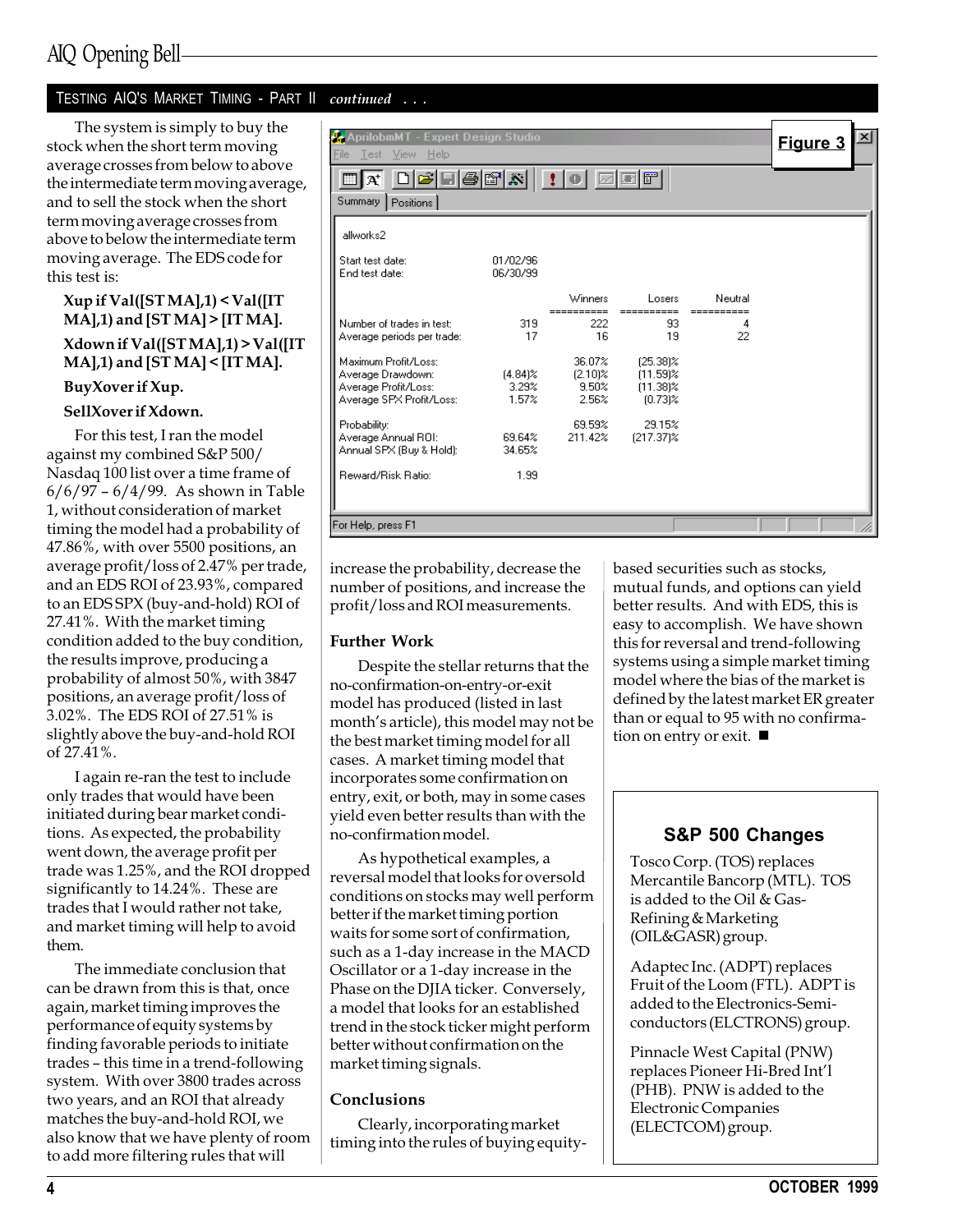#### REAL-TIME ALERTS

# NOW YOU CAN MONITOR YOUR TICKERS USING TRADINGEXPERT'S REAL-TIME ALERTS

#### By David Vomund

DAVID VOMUND

W ith the release of<br>TradingExpert Pro, A<br>real-time charts and alert you to TradingExpert Pro, AIQ now has the ability to plot changing technical conditions. TradingExpert's Real-Time Alerts function, designed for short-term traders, allows users to monitor tickers with dynamically updating real-time charts.

The Alerts feature provides continuous monitoring of any number of securities. You can specify the technical conditions that you deem important, such as a price gap or heavy volume, by selecting the type of technical action that you want to look for. Then, when one of your conditions is met by any of the tickers you are monitoring, an Alert is signaled. Both visual and audible signals can be given.

For access to real-time information, connect to the internet and select the Alerts button from TradingExpert's Quick Launch Menu. The first time Alerts is opened, the Chart window and the Tickers panel will be empty. To add the tickers that you want to monitor, select Tickers from the menu bar and from the submenu choose Add Tickers. Multiple tickers can be entered in the dialog box by placing a semicolon in between the ticker symbols (Figure 4).

As an alternative, all the stocks within one of your TradingExpert lists can be added by selecting Add tickers from List from the Tickers submenu. Real-Time Charts and Alerts are run on the tickers that you have entered using these procedures.

In order for Real-Time Alerts to work properly, those with an internet connection using a standard modem should limit the ticker symbols to less



than one hundred. After entering the ticker symbols, save the file by selecting File from the menu bar, then Save.

To plot a chart, simply click on a ticker symbol in the left panel of the screen. A chart will immediately appear (Figure 5). All available indicators are listed in the panel to the right of the chart window. To display an indicator, check the option box next to the indicator. To remove an indicator, hold the Control key down and remove the check mark from the indicator box.

Nearly all attributes relating to the graph, such as changing indicator constants, changing colors, or adding grids, can be found by right-clicking on the chart.

To draw a trendline, right-click on the chart and select Draw Attributes. Select Trendline. Hold the left mouse button down to begin the trendline and release the mouse button once the trendline is complete (Figure 6). To erase trendlines, right-click on the chart and select Delete Attributes. You can have the system alert you every time a trendline is broken.

To change the charting time frame, use the bar on the left side of the Alerts window. Seven different time scales are provided, where the fastest chart is a one-minute chart.

With an understanding of the Alerts page complete, we can now set up Alerts to be run in real-time. By right-clicking the mouse on the charts section of the Alerts page, a menu will appear. Choose Alerts. A series of predefined Alerts can be selected to signal real-time changes in the technical behavior of the tickers you are tracking. Some of the pre-defined Alerts include price gaps, moving average crossovers, and volume spikes. Simply check those Alerts you

Real-Time Alerts continued on page 6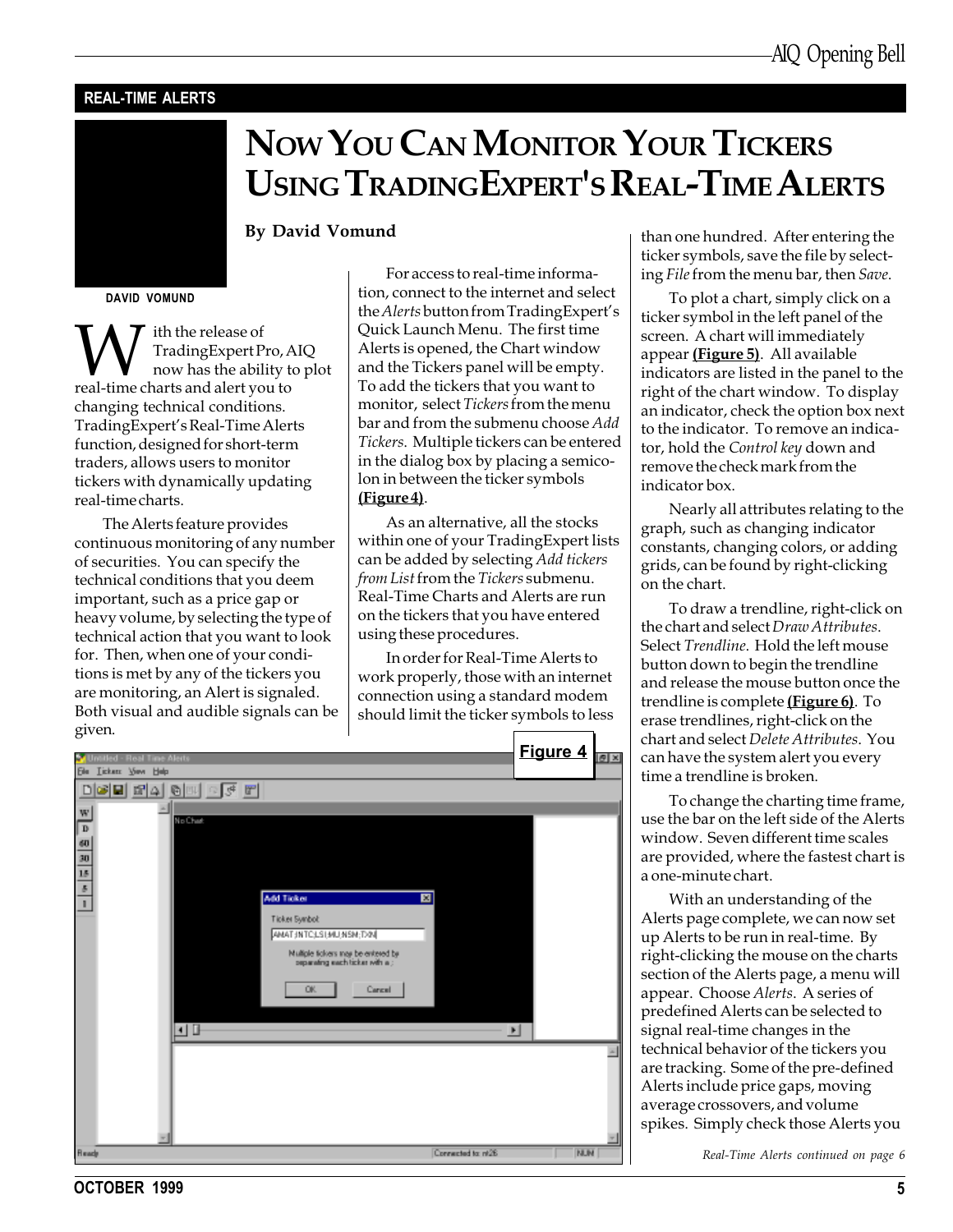## AIQ Opening Bell

#### REAL-TIME ALERTS continued . . .

want to activate and click OK.

Every time an Alert is triggered it will appear on the lower section of the screen. You can also configure your computer to sound an Alert as well. From the File submenu, select Configure Sound. A list of possible sounds will appear. Select the sound and click OK.

In addition to using the predefined Alerts, users can build their own custom Alerts. The construction of an Alert is identical to the construction of an EDS Rule. To create a custom Alert, right-click on the chart on the Alerts page. Select Alerts. In the Properties dialog box, click Edit Alerts. The Alert Code window will appear.

This window displays the complete code for all of the predefined Alerts. If you want to modify the settings of one of the predefined Alerts, then locate the Alert you want to edit and make the appropriate changes.

To create a new Alert in the Alert Code window, scroll to the bottom of the page, click an insertion point, and type the code. AIQ power users can type in a rule at this point. Most users



will prefer to get help from some of the hundreds of pre-built rules that come with TradingExpert. To see the prebuilt rules, click on the Rule Wizard command button in the Alert Code window. Click on Prebuilt Routines to see the rules. For each indicator there are several prebuilt rules. Highlight



the rule, click on Paste selected item below, and click OK.

The Rule Builder dialog box, including the Prebuilt Routines, is identical to the Rule Wizard found in the Expert Design Studio application. If you have a trading system in the Expert Design Studio and want to use it in Alerts, simply copy and paste the system to the Alert Code window. Since the Expert Design Studio screen is larger than the Alert Code screen, many users prefer to create Alerts in Expert Design Studio and then copy and paste them to the Alert Code window.

For a more thorough explanation of how to create rules, see the AIQ User Manual, page 425. For information on how to use the Prebuilt Routines, refer to page 407 in the AIQ User Manual.

#### Real-Time Alert Example

Let's look at an example of this process. Suppose we want to be alerted each time a stock gives a Stochastic buy signal as long as the stock is above a 28 period moving average. For this example, we'll use 5 minute charts. The first step is to open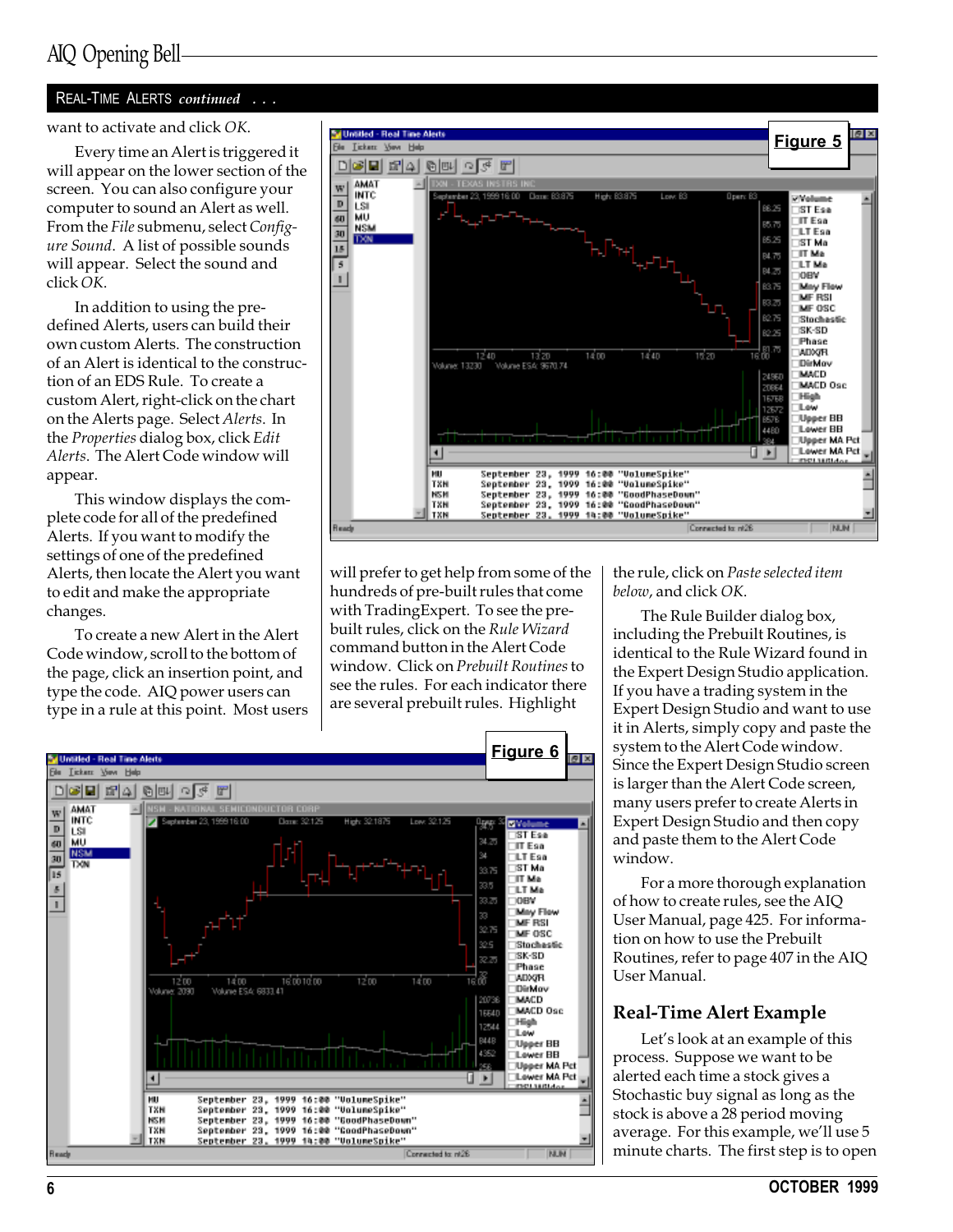#### REAL-TIME ALERTS continued . . .

the Alerts window and add the tickers that you want Alerts to be run on by selecting Tickers from the menu bar, then *Add*. Type in the tickers separated by semicolons. If these tickers have been previously saved in a file, choose File from the menu bar, then Open, and select the appropriate file.

Since we are interested in 5 minute charts, click the number 5 on the row of Time Scale Buttons at the left side of the screen. In the indicator section of the Alerts screen, check IT MA (which is a 28 period moving average) and click on Stochastic.

The final step is to create the custom Alert. Right-click the mouse on the chart and select Alerts. Click on Edit Alerts. Move the cursor to the bottom of the Alert Code window. This is where we'll place the new alert. Click on Rule Wizard and then Prebuilt Routines. Highlight the Stochastic Up From Below 20 rule and click on Paste Selected Item Below. Then  $click$   $OK$ 

We now have to write the rule which specifies that the price needs to be above the intermediate term moving average. Place the active cursor on the next line below. The code for the rule is MArule if [close]>[IT MA]. Finally,



we need a third rule which states that both the Stochastic rule and the moving average rule are true. The final code appears as follows:

#### ! Stochastic cuts from below 20% to above 20%

#### STOCHup20 if VAL([stochastic],1)<20



### and[stochastic]>20. MArule if [close]>[IT MA]. Allworks if STOCHup20 and MArule.

Once the rule is entered in the Alert Code window, click OK. The Allworks rule that we created now appears as one of the choices in the Alert Properties dialog box. Place a check next to the Allworks choice (Figure 7). Make sure Alerts Enabled is checked and click OK.

The system will then scan the listed ticker symbols and will alert you when the trading strategy is triggered. For our system, we were alerted to a buy signal on Best Buy (BBY) at 12:30 PM. BBY was rallying that morning and by 11:00 it was well above its moving average. A small round of selling came at 12:00, which was enough to move the Stochastic indicator below 20. When the stock began to rally, its Stochastic indicator gave a buy signal and the stock was still above its intermediate term moving average (Figure 8).

Our program is set up to alert you to signals when they occur, even if one

Real-Time Alerts continued on page 8